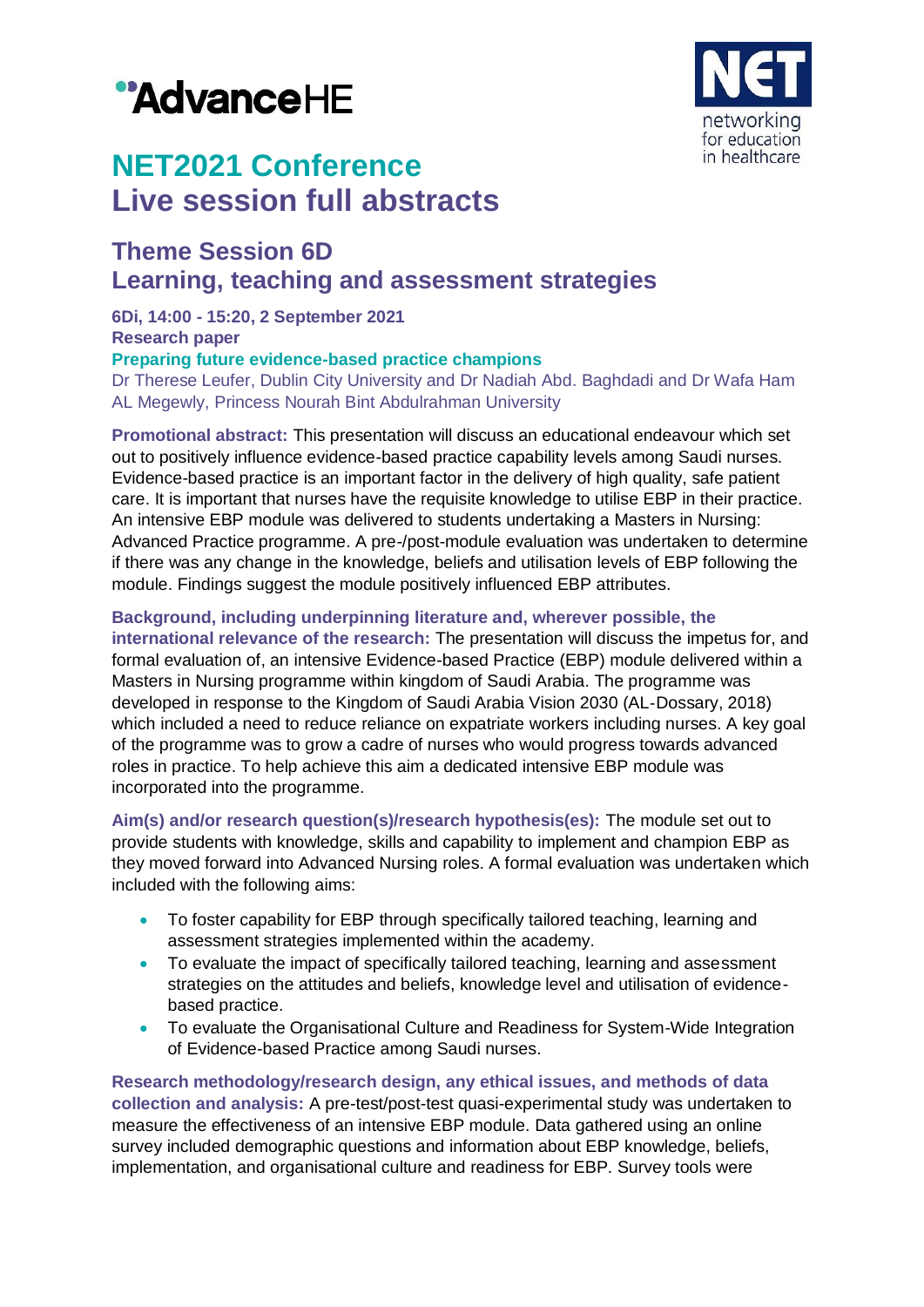administered to the same group of students both before and after completion of the module (paired sample n= 50).

**Key findings and recommendations:** Preliminary findings include a statistically significant improvement in attitudes and beliefs, knowledge level and implementation of EBP following module completion. The findings make a positive contribution to the existing knowledge base on how best to successfully target the integration of Evidence-based Practice among Saudi nurses to promote sustainability at the bedside going forward. Providing education and skills is an essential component to growing and supporting EBP mentors and champions for practice (Gallagher‐Ford *et al.,* 2020).

**Three key points to indicate how your work contributes to knowledge development within the selected theme:**

- **•** Preparing nurses for advance practice and their role of future BP champions includes ensuring they have the requisite knowledge and skills to use EBP.
- Determining successful educational approaches to promote EBP competence is essential to support emerging advanced practice.
- Preliminary findings suggest that a short intensive EBP module can improve attitudes, beliefs, knowledge level and utilisation of EBP.

#### **References:**

AL‐Dossary, R.N. (2018) 'The Saudi Arabian 2030 vision and the nursing profession: the way forward.' *International Nursing Review*, 65(4), 484–490. doi: 10.1111/inr.12458.

Gallagher‐Ford, L., Koshy Thomas, B., Connor, L., Sinnott, L.T. & Mazurek Melnyk, B. (2020) 'The Effects of an Intensive Evidence-Based Practice Educational and Skills Building Program on EBP Competency and Attributes'. *Worldviews on Evidence-Based Nursing*, 17(1), 71–81. doi: 10.1111/wvn.12397.

**Keywords:** Evidence-based Practice, Teaching and Learning, EBP Champions, Advanced Practice.

**6Dii, 14:00 - 15:20, 2 September 2021**

**Innovation paper** 

**Nursing Education and Neuroeducation: Resources for understanding how students learn?**

Dr Patricia Peebles, University of Bradford

**Promotional abstract:** Facilitating student learning is at the heart of education. Helping students understand, recall and retain information is vital to academic and professional success in the ever-evolving world of healthcare. Neuroeducation has been recognised by the Organisation for Economic Co-operation and Development (OECD) as important to 21st Century education. The relatively new discipline of Cognitive Neuroscience is working to bridge the gap between scientific research and educational practice. This session will unpack what is being discovered about neuromyths, neuroplasticity and how students learn, stimulating conversation about how this growing field can enhance Health Education.

**Background, context and evidence base for the innovation:** Evidence based practice is the gold standard for nursing practice and the bedrock of high quality healthcare delivery. Likewise, in Nursing Education pedagogy is best informed by an understanding of how the brain works and how students learn. Studies in intrinsic motivation and cognitive load theory can guide those who facilitate student learning. Strategies to motivate curiosity and structure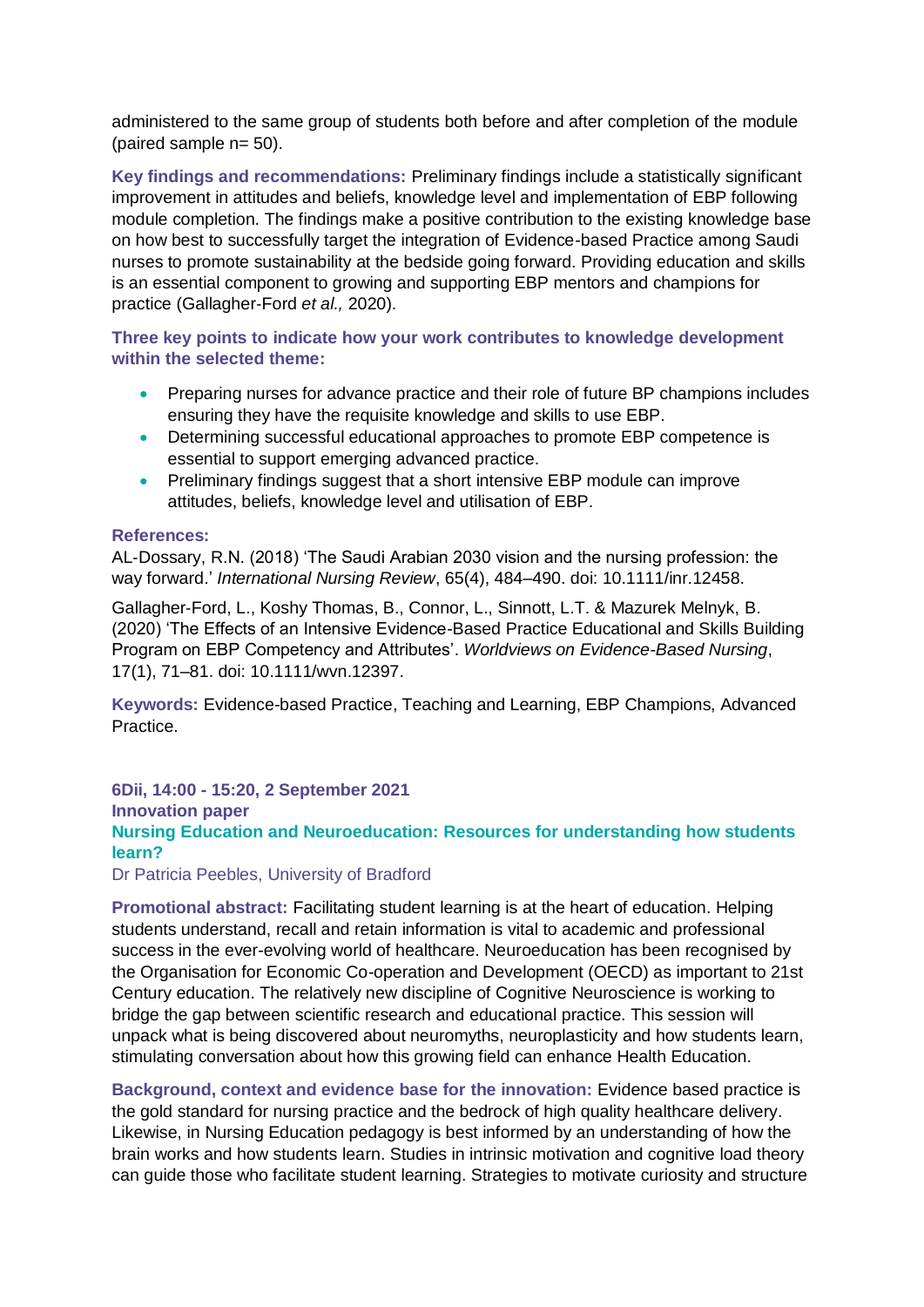classroom experiences enhance student working memory, improve attention in class, and support student academic resilience and success. While we don't need to be neuroscientists, curiosity and knowledge about the topic may strengthen our skills and improve our ability to help our students succeed.

**Aim/focus of the innovation:** The aim of this presentation will be to explore the interprofessional discipline of Cognitive Neuroscience to discover what the latest research tells us about how the brain works and how students learn. There is a recognised gap between the language and world view of neuroscientists, cognitive psychologists, and the educators whom their work is meant to inform. Despite these growing pains, Nursing Educators can benefit from what is being learned. The session will be both theoretical and practical, explaining the background knowledge and exploring possible implementation in teaching.

**Implementation of the innovation:** The presentation will discuss the role of neuroplasticity/experience-dependent plasticity in Nursing Education and life-long learning, as well as that of curiosity in intrinsic learning. The presentation will touch on brain research and what is known about learning pathways to encode, retrieve and then process knowledge in the short term and long-term recall. The session will also discuss neuromyths and their impact on educational practices. Finally, we will consider practical ways to structure classroom learning with these concepts in mind.

**Methods used to assess the innovation:** This session will present information to spark conversation and debate about future possibilities for nursing research. Increasing awareness of available resources from Cognitive Neurosciences benefits Nurse Educators working to equip the 21st century nursing workforce. Pedagogy is often planted firmly in the current needs of clinical training, classroom planning, and historic ways of providing education. In order to increase our vision for the future of Nursing Education, we interrogate cutting-edge knowledge and what it means for us now. This presentation can be a catalyst for exploration, deepening understanding of how to facilitate learning.

**Key findings:** Understanding brain function and neuroplasticity are powerful tools to enhance education. Though integration of this information has not been widely undertaken in nursing research, and indeed, formalised integration is underway throughout multidisciplinary research. This session makes a case for the pedagogical benefits of understanding research findings from cognitive neuroscience.

**Three key points to indicate how your work contributes to knowledge development within the selected theme:**

- Exploring brain research, neuroplasticity, and neuromyths helps Nurse Educators strengthen pedagogy.
- Emboldening curiosity and intrinsic learning helps Nursing students succeed.
- Discussion will contribute to practical understanding of course planning and classroom teaching.

#### **References:**

Allaire‐Duquette, G., Bélanger, M., Grabner, R.H., Koschutnig, K. & Masson, S. (2019) 'Individual differences in science competence among students are associated with ventrolateral prefrontal cortex activation.' *Journal of Neuroscience Research*, 97(9), 1163– 1178. [https://doi.org/10.1002/jnr.24435.](https://doi.org/10.1002/jnr.24435)

Ansari, D., De Smedt, B. & Grabner, R.H. (2012) 'Neuroeducation: A critical overview of an emerging field.' *Neuroethics*, 5(2), 105–117. [https://doi.org/10.1007/s12152-011-9119-3.](https://doi.org/10.1007/s12152-011-9119-3)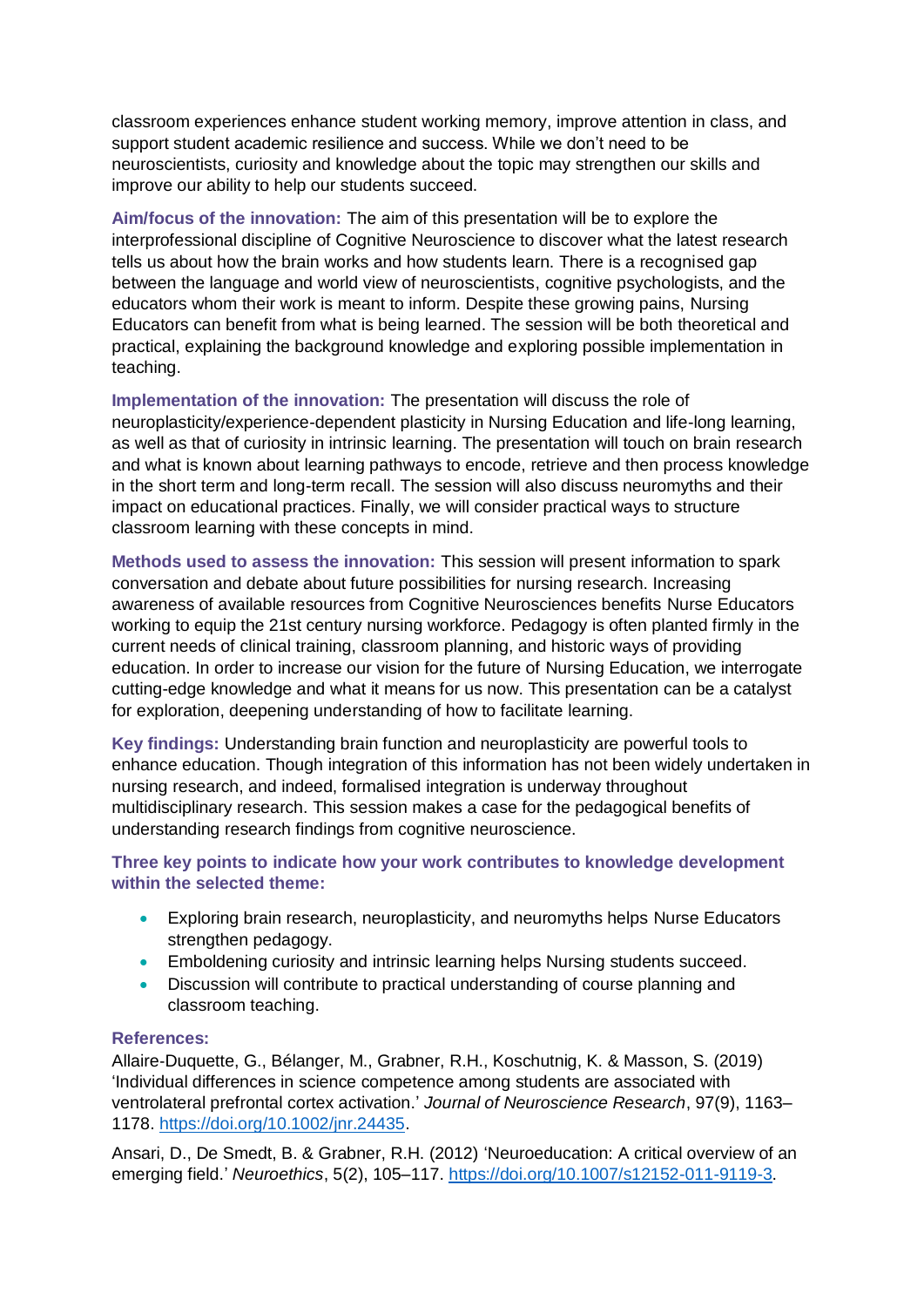Chen, R., Dore, K., Grierson, L.E.M., Hatala, R. & Norman, G. (2014) 'Cognitive Load Theory: Implications for nursing education and research.' *Canadian Journal of Nursing Research*, 46(2), 28–41. [https://doi.org/10.1177/084456211404600204.](https://doi.org/10.1177/084456211404600204)

Doukakis, S. (2019) 'Exploring brain activity and transforming knowledge in visual and textual programming using neuroeducation approaches.' *AIMS Neuroscience*, 6(3), 175– 190. [https://doi.org/10.3934/Neuroscience.2019.3.175.](https://doi.org/10.3934/Neuroscience.2019.3.175)

Gruber, M.J., Gelman, B.D. & Ranganath, C. (2014) 'States of curiosity modulate hippocampus-dependent learning via the dopaminergic circuit.' *Neuron*, 84(2), 486–496. [https://doi.org/10.1016/j.neuron.2014.08.060.](https://doi.org/10.1016/j.neuron.2014.08.060)

Hobbiss, M.H., Fairnie, J., Jafari, K. & Lavie, N. (2019) 'Attention, mindwandering, and mood.' *Consciousness and Cognition*, 72, 1–18. [https://doi.org/10.1016/j.concog.2019.04.007.](https://doi.org/10.1016/j.concog.2019.04.007)

Hobbiss, M.H., Massonnié, J., Tokuhama‐Espinosa, T., Gittner, A., Sousa Lemos, M.A., Tovazzi, A., Hindley, C., Baker, S., Sumeracki, M.A., Wassenaar, T. & Gous, I. (2019) "UNIFIED": Bridging the Researcher–Practitioner Divide in Mind, Brain, and Education.' *Mind, Brain, and Education*, 13(4), 298–312. [https://doi.org/10.1111/mbe.12223.](https://doi.org/10.1111/mbe.12223)

Kaylor, S.K. (2014) 'Preventing information overload: Cognitive Load Theory as an instructional framework for teaching pharmacology.' *Journal of Nursing Education*, 53(2), 108–111. [https://doi.org/10.3928/01484834-20140122-03.](https://doi.org/10.3928/01484834-20140122-03)

Masson, S. & Brault Foisy, L.-M. (2014) 'Fundamental concepts bridging education and the brain.' *McGill Journal of Education / Revue Des Sciences de l'éducation de McGill*, 49(2), 501–512. [https://doi.org/10.7202/1029432ar.](https://doi.org/10.7202/1029432ar)

OECD (2013) New findings from neuroscience research: Are there implications for teachers' knowledge base? Available at: <https://www.oecd.org/> [Accessed 19 February 2020].

Potvin, P., Turmel, É. & Masson, S. (2014) 'Linking neuroscientific research on decision making to the educational context of novice students assigned to a multiple-choice scientific task involving common misconceptions about electrical circuits.' *Frontiers in Human Neuroscience*, 8, 14. [https://doi.org/10.3389/fnhum.2014.00014.](https://doi.org/10.3389/fnhum.2014.00014)

Ripollés, P., Marco-Pallarés, J., Alicart, H., Tempelmann, C., Rodríguez-Fornells, A. & Noesselt, T. (2016) 'Intrinsic monitoring of learning success facilitates memory encoding via the activation of the SN/VTA-Hippocampal loop'. *ELife*, 5, e17441. [https://doi.org/10.7554/eLife.17441.](https://doi.org/10.7554/eLife.17441)

Spurlock, D. (2018) 'Cautious certainty: Not easy, but nearly always necessary.' *Journal of Nursing Education*, 57(12), 703–704. [https://doi.org/10.3928/01484834-20181119-01.](https://doi.org/10.3928/01484834-20181119-01)

**Keywords:** Nursing Education, Pedagogy, Neuroeducation, Neuroplasticity, Innovation.

**6Diii, 14:00 - 15:20, 2 September 2021 Research paper Does identifying personality traits of new graduate nurses assist with their transition to practice?**

Dr Craig Phillips, University of South Australia

**Promotional abstract:** The period of time when new graduate nurses complete their studies and transition to the health workforce is often one of heightened anxiety and challenge. Health services offer a range of support to new graduates, however, many graduates find difficulty in adjusting to their new role, with feelings of burn out and considerations of leaving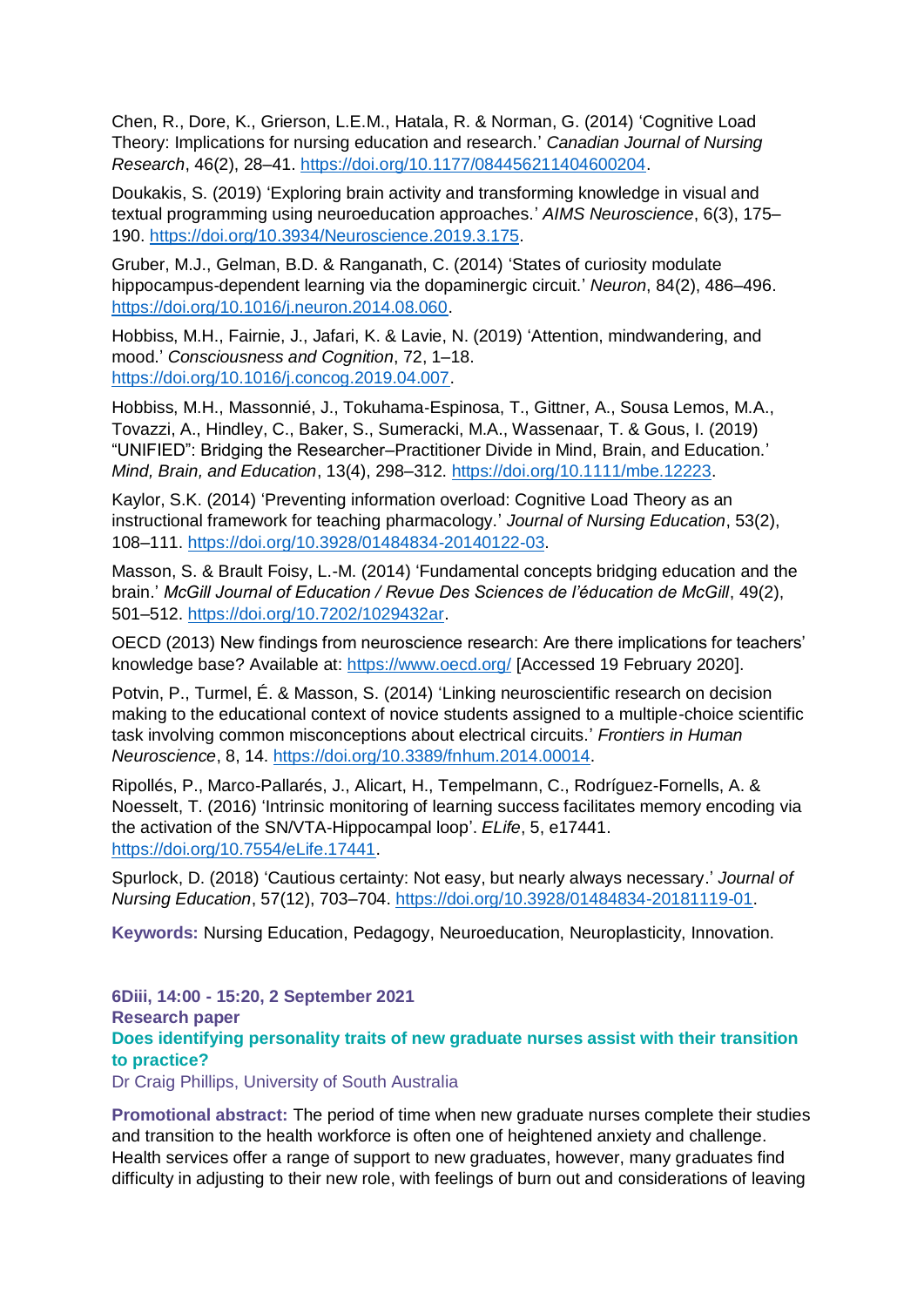the profession. Using a theory of organisational socialisation to on-board new graduates, supporting personality type is a factor for successful transition. This study explores personality types and an association with transition to practice for newly qualified graduate nurses.

**Background, including underpinning literature and, wherever possible, the international relevance of the research:** Transition from student to health professional is often a period of heightened anxiety and challenge for nurses and can lead to them leaving the profession. This is a major concern internationally, with attrition rates as high as 20-50% (Whitehead *et al*., 2016; Phillips *et al*., 2017; Ekerson, 2018; Draper, 2018). Health services attempt to support new nurses through graduate nurse programs. The theory of organisational socialisation (Bauer & Erdogan, 2011) attempts to explain what factors assist successful transition (on-boarding), one of them being personality type. However, personality type has received little attention with respect to successful transition of new nurses.

**Aim(s) and/or research question(s)/research hypothesis(es):** The aim of the research was to determine if personality type of new graduate nurses is associated with successful transition to practice. We have previously examined other constructs of organisational socialisation theory – for example, how new nurses' behaviours (feedback seeking) and organisational efforts (formal orientations) assist transition. There are many ways of describing personality, one of the most commonly used being the Big Five Personality traits (extraversion, agreeableness, neuroticism, conscientiousness and openness). We hypothesised that based on the theory of organisational socialisation, extraversion and openness would be associated with better transition.

**Research methodology/research design, any ethical issues, and methods of data collection and analysis:** A cohort study of new graduate nurses (n=30) from one health service completed a Big Five personality questionnaire at three months into their graduate program. A second questionnaire on satisfaction with transition to practice was completed at the end of the one-year program, with satisfaction rated on a 1-10 scale. Data were exported into SPSS. Multiple regression analysis was conducted to evaluate the association between personality type and satisfaction with transition. Approval for the study was granted by the ethics committees of the health service and the author's university.

**Key findings and recommendations:** Overall, participants rated their transition highly, with all respondents scoring between 6 and 10. However, this ceiling effect made attempts to predict successful transition more difficult. Of the five personality traits, agreeableness (tendency to be compassionate and cooperative towards others rather than suspicious and antagonistic) had the most positive association with satisfactory transition to practice. Agreeableness suggests a graduate has ability to establish work relationships, demonstrate respect, kindness and sensitivity to others, and an ability to be cooperative, collaborative and appropriately manage conflict. As the only study reported to date, that explores an association between personality and transition, it has provided some insight that personality types need to be acknowledged, to support new graduate nurses in their work. Future recommendations suggest additional educational opportunities and activities to understand all personality types, so that all graduate nurses may be supported more fully during transition. For example, how to best support graduates who may be introverted (neuroticism), or extroverts (extraversion) who may lack self-awareness. A second consideration is aligning personality type of graduates with preceptors of similar disposition, so a more harmonious and empathetic relationship can be established.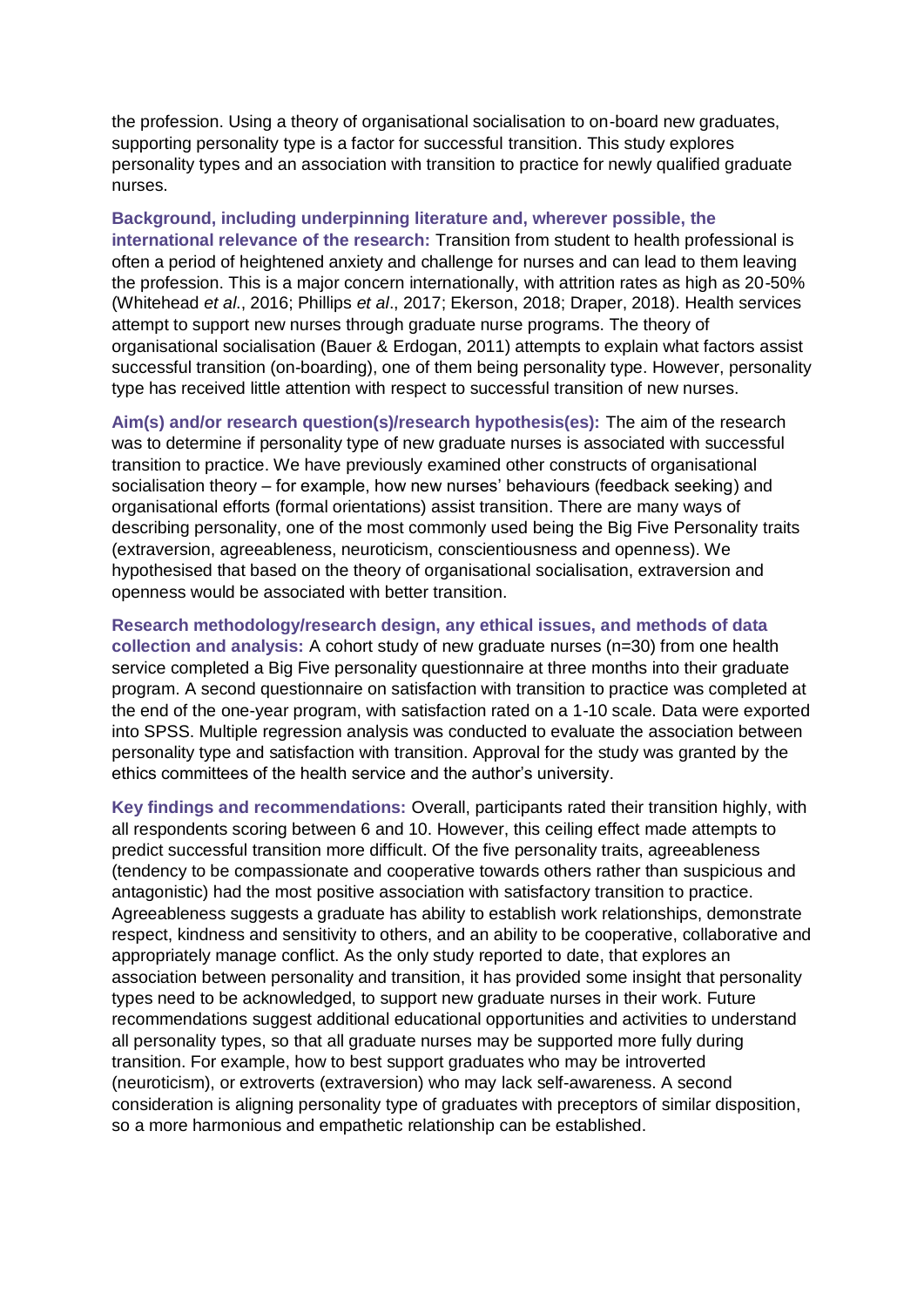**Three key points to indicate how your work contributes to knowledge development within the selected theme:** The theory of organisational socialisation is a suitable framework to describe on-boarding of graduate nurses into their new role, so that successful transition to practice is achieved. Examining personality type to support new graduates is novel and should be continued, as transition to practice is often a very individualised experience for graduate nurses, therefore development and understanding of different personality traits may offer additional benefits to practice. Working in partnership with health services and clinicians to better support the current and future generations of nurses is paramount for workforce planning, and to address the significant issues of graduate nurse attrition.

#### **References:**

Bauer, T. & Erdogan, B. (2011) 'Organizational socialisation: the effective onboarding of new employees'. In: Zedeck, S. (Ed.), *Maintaining, Expanding, and Contracting the Organization APA Handbooks in Psychology*. vol. 3. American Psychological Association, Washington, DC, US, pp. 51–64. http://dx.doi.org/10.1037/12171- 002 (viii, 960 pp.).

Draper, J. (2018) 'Doing it for real now'–The transition from healthcare assistant to newly qualified nurse: A qualitative study.' *Nurse Education Today*, 66, 90‐95.

Eckerson, C. (2018) 'The impact of nurse residency programs in the United States on improving retention and satisfaction of new nurse hires: An evidence-based literature review.' *Nurse Education Today*, 71, 84-90.

Phillips, C., Esterman, A. & Kenny, A. (2015) 'The theory of organisational socialisation and its potential for improving transition experiences for new graduate nurses.' *Nurse Education Today,* 35(1), 118-124.

Whitehead, B., Owen, P., Henshaw, L., Beddingham, E. & Simmons, M. (2015). 'Supporting newly qualified nurse transition: a case study in a UK hospital.' *Nurse Education Today*, 36, 58-63.

**Keywords:** Graduate Nurses, Personality Type, Transition, Organisational Socialisation.

**6Div, 14:00 - 15:20, 2 September 2021 Issues for debate paper Developing an educational framework for social media use in Health Education** Louise Wem and Dominic Egan, University of Bradford

**Promotional abstract:** Social media has evolved into a major communications medium. The evidence base supporting social media use in Health Education tends to focus on specific professional student groups. This review aims to draws on evidence from across the multidisciplinary health sector to present an educational framework for social media use in the Healthcare Education setting.

**Key concepts to be addressed:** Social media (SM) has evolved into a major communications medium. The evidence base supporting SM use in Health Education tends to focus on specific professional student groups. This review aims to draws on evidence from across the international, multidisciplinary health sector to present an educational framework for SM use in the Healthcare Education setting. The influence of three key aspects of SM use for Healthcare Education were identified and explored in the literature: Support and fostering resilience, teaching and learning, and promoting positive professional behaviours.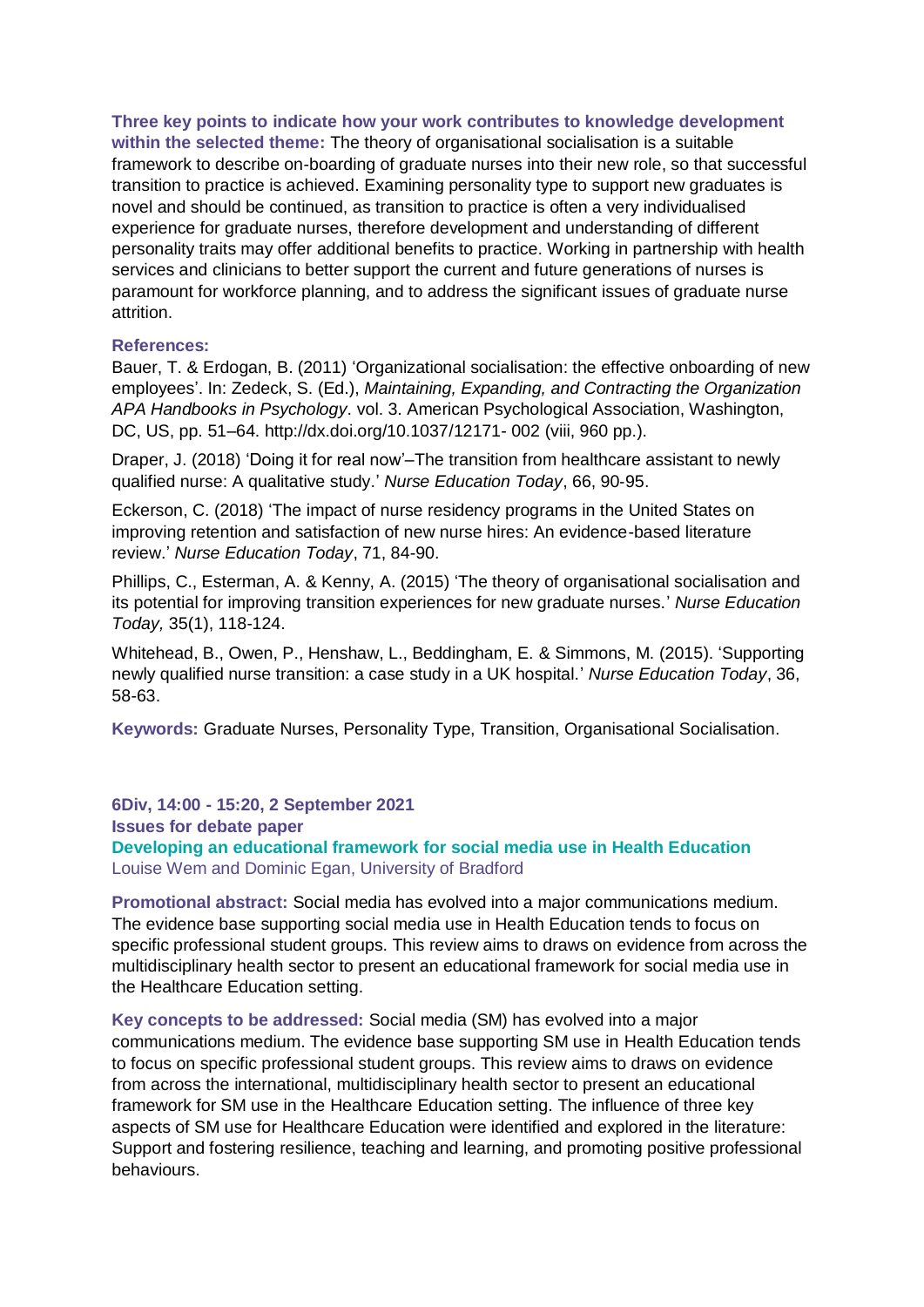**Aim(s)/focus:** The aim of this study was to enable higher education institutions (HEIs) to integrate and promote safe and effective utilisation of SM by Healthcare students and educators. Educators should actively promote positive engagement with SM to enable support and build student resilience. The intended benefits of this approach are to:

- Promote professional behaviours;
- **Encourage peer support;**
- Facilitate student support by academics and placement;
- **Enhance the student experience through integration of SM into the curricula, as an** educational tool and support network;
- **Encourage critical debate and digital literacy.**

**Evidence base and literature informing the arguments:** Students use SM for social interaction but also to gain and provide peer support, this is of particular value whilst on placement, reducing isolation and promoting professional identity. Such exchanges were shown to promote resilience in students, an issue of increasing concern for educators in health. HCP students not only experience the stress of exams and studying but also the stresses related to the clinical environment; factors which are linked to student attrition and HCP retention post qualification.

Information sharing and discussion of course content encouraged critical thinking and debate. The applications (apps) used by students varied across the studies reviewed. It should be noted that age of student, cultural differences and ages of study may have a bearing upon app choice. The principles of professional engagement with the apps should not change. Academics will need to maintain currency to ensure appropriate SM interaction continues. Healthcare Professional regulators' and health education institutions have an obligation to protect the public. Professional regulatory bodies have responded to this social phenomenon by integrating the use of SM into the regulations and standards expected of the registered HCP. The NMC, HCPC and GMC have all published supplementary guidelines on the use of SM.

**Issues for debate:** By reviewing and collating the evidence from across the healthcare sector it is possible to identify the essential concepts for SM use and explore the possibility of fostering student involvement in interprofessional and international learning and debate. Points for debate include:

- Facing the fear: digital literacy and the healthcare academic;
- **Barriers to implementation: finances, infrastructure and workload;**
- Positive versus punitive regulation of SM use.

#### **Three key points to indicate how your work contributes to knowledge development within the selected theme:**

- The current evidence base falls short of recommendations for future practice, when evidence from all HCPs is combined, a clearer picture for progress is evident.
- Embedding strategies, to maintain and protect mental health and wellbeing, into HCI curricula is an essential aspect of student welfare.
- Encourage the use of SM for novel education delivery and methodologies whilst promoting digital literacy amongst academics and students.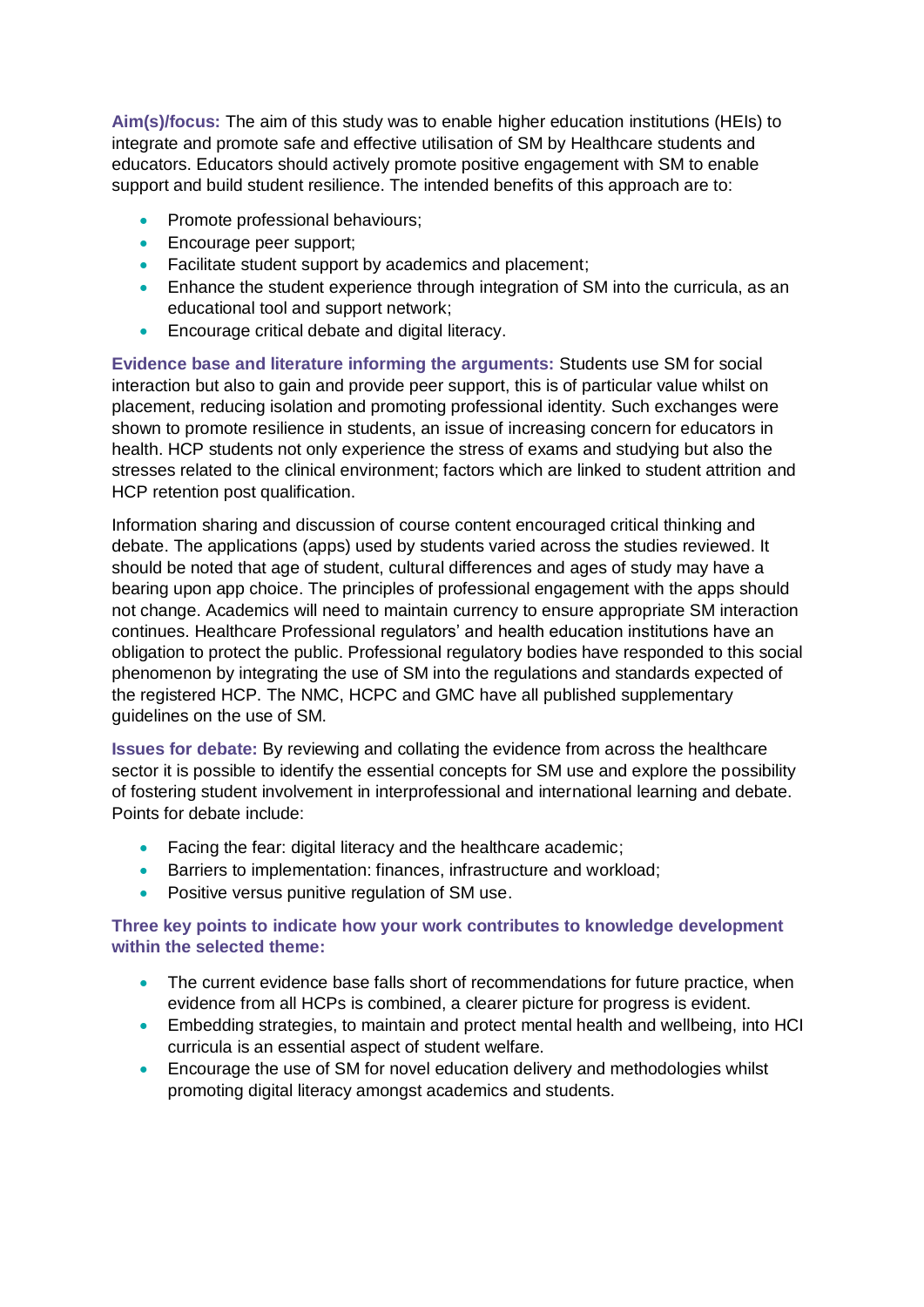#### **References:**

Duke, V.J.A., Anstey, A., Carter, S., Gosse, N., Hutchens, K.M. & Marsh, J.A. (2017) 'Social Media and Nurse Education: Utilisation and E-professionalism.' *Nurse Education Today*, 57, 8-13.

Fischer, Q., Nhan, P., Picard, F. & Varenne, O. (2018) 'Social Network as Teaching Material in Medical School: Review and Perspectives.' *Archives of Cardiovascular Disease*, 111, 71- 73.

GMC (2013) Doctors' use of social media. General Medical Council. Available at: [https://www.gmc-uk.org/ethical-guidance/ethical-guidance-for-doctors/doctors-use-of-social](https://www.gmc-uk.org/ethical-guidance/ethical-guidance-for-doctors/doctors-use-of-social-media)[media.](https://www.gmc-uk.org/ethical-guidance/ethical-guidance-for-doctors/doctors-use-of-social-media)

HCPC (2017) Guidance on the use of Social Media. Health & Care Professions Council. Available at: [https://www.hcpc-uk.org/resources/guidance/guidance-on-social-media/.](https://www.hcpc-uk.org/resources/guidance/guidance-on-social-media/)

NMC (2019) Social media guidance. Nursing and Midwifery Council. Available at: [https://www.nmc.org.uk/standards/guidance/social-media-guidance/read-social-media](https://www.nmc.org.uk/standards/guidance/social-media-guidance/read-social-media-guidance-online/)[guidance-online/.](https://www.nmc.org.uk/standards/guidance/social-media-guidance/read-social-media-guidance-online/)

Pimmer, C., Bruhlmann, F., Odetola, T.D., Dipeolu, O., Grohbiel, U. & Ajuwon, A.J. (2018) 'Instant Messaging and Nursing Students Clinical Learning Experience.' *Nurse Education Today*, 64,119-124.

Ramage, C. & Morley, C. (2019) 'A Narrative Synthesis on Healthcare Students Use and Understanding of Social Media: Implications for Practice.' *Nurse Education Today*, 77, 49- 52.

Sigalit, W., Sivia, B. & Michal, I. (2017) 'Factors Associated with Nursing Students Resilience: Communication Skills Course, Use of Social Media and Satisfaction with Clinical Placement.' *Journal of Professional Nursing*, 33(2),153-161.

Zeng, F., Deng, G., Wang, Z. & Liu, L. (2016) 'WeChat: A New Clinical Teaching Tool for Problem–Based Learning.' *International Journal of Medical Education,* 7, 119-121.

**Keywords:** Social Media, Health Education, Professionalism, Resilience.

**6Dv, 2 September 2021, 14:00 - 15:20**

**Poster+**

#### **Becoming a Star Communicator**

Claire Moran, Angela Lee and Dr Anne Killett, University of East Anglia

**Promotional abstract:** The "Communication Star" is a new and innovative learning and assessment tool, devised for use with University of East Anglia Occupational Therapy students, designed and delivered by Occupational Therapy lecturers. This tool was developed to aid students in the understanding and acquisition of effective communication skills, designed for use in formative assessments, on placement, and as a reflective activity across the course of the degree. This poster presentation demonstrates the tool's design and ongoing evaluation. Each point on the star represents an important aspect of communication, a visual aid demonstrating the journey towards becoming a star communicator.

**Main focus/theme of, or issues addressed by, the poster:** Good communication is critical to good healthcare. Online communication is the preferable medium for many students entering Healthcare degrees (Giordano & Giordano, 2011). Students often lack explicit understanding of what makes good verbal and non-verbal communication, and feedback